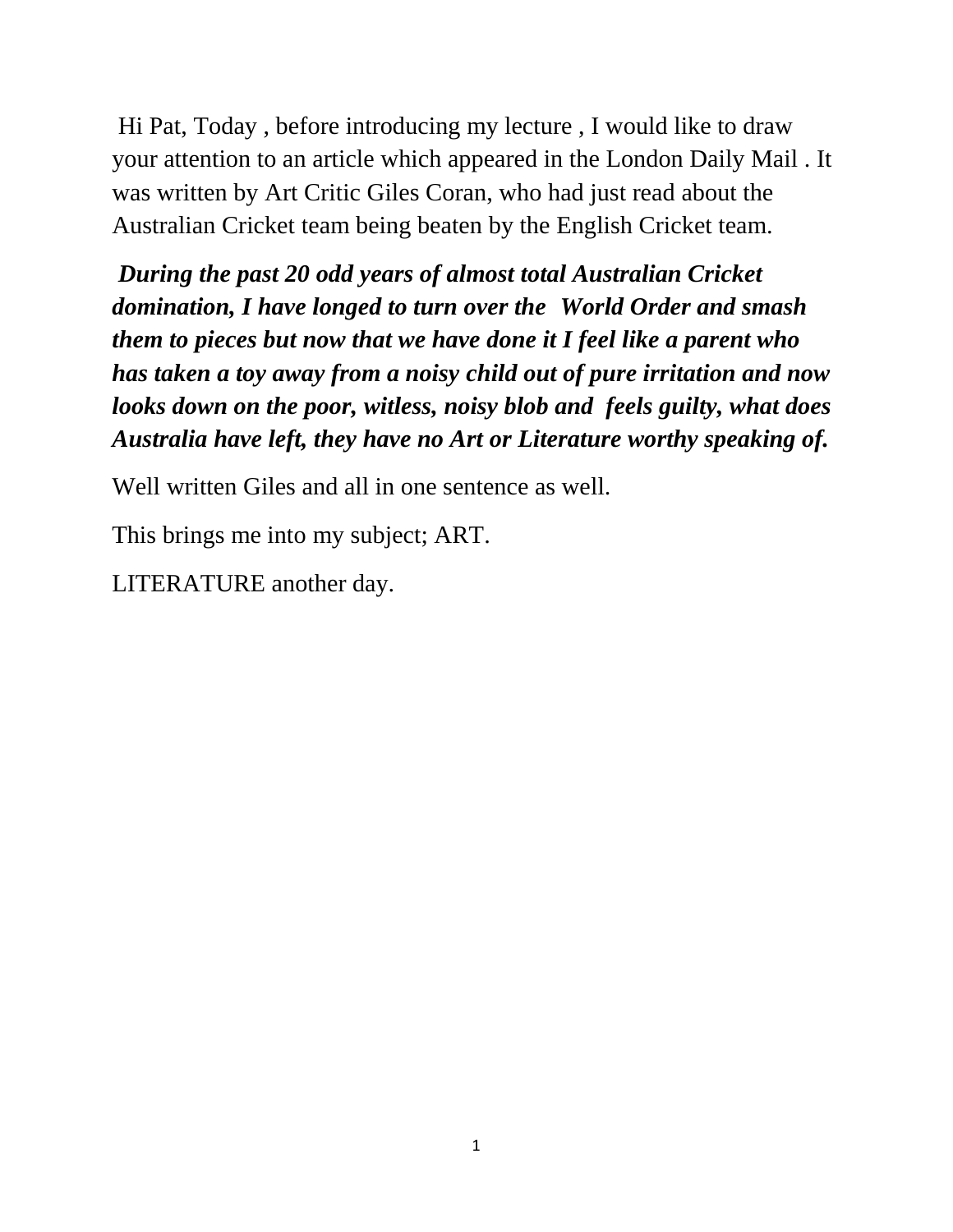#### *Sir William Dobell.*

#### *1899-1970.*

## *Part 1.*

Today I will not talk about Politicians, Wars and Conflict.

Well, maybe a bit of Conflict.

I must give some time to tell you about some of the beautiful things that take place in our Nation.

Such things do happen, you know.

Maybe the Australian Press does not think that such items are worth reporting.

They still manage to find conflict in Art.

Today I will tell you about a shy, quiet man who managed to produce some of the finest paintings that our Nation has ever seen.

Today I will tell you about Sir William Dobell.

He was known as Bill, to his mates, who could be found in all walks of life.

The Australian Press tried to destroy him but he rose above them all and will always be regarded as one of Australia's greatest portrait painters.

In 1944 I was privileged to see the Archibald Prize paintings hung in the NSW Art Gallery. The painting by William Dobell of fellow artist, Joshua Smith, was one of the only paintings there for me. It glowed with colour and I stood before it in awe.

This is my story.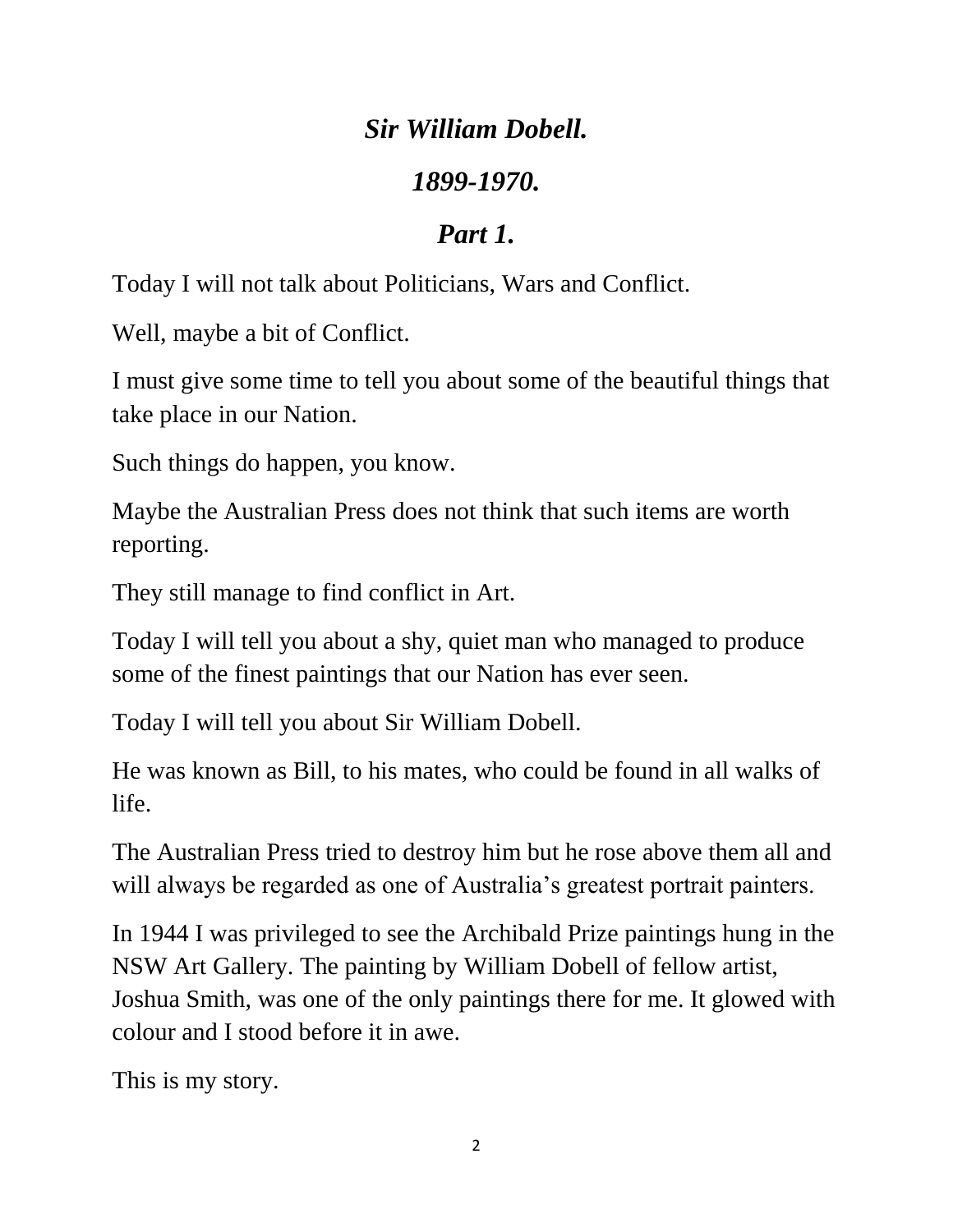William Dobell was a World famous artist who has been named as Australia' greatest portrait painter who won many awards, including the Archibald Prize, three times. He also won the Wynne Prize for landscape painting .

His paintings can be found in many collections in Art Galleries all around the World.

Dobell became a household name in 1943 when he won the Archibald Prize with a portrait of fellow artist Joshua Smith. There was a famous Court case in 1944 when several unsuccessful artists said that the painting was not a portrait but a caricature.

This event would affect Bill Dobell for the rest of his life.

Bill Dobell had many friends and they included his neighbours and his drinking mates at the Wangi Wangi pub. Also on his list were the Duke of Edinburgh and Lord and Lady Casey as well as a lot of politicians, writers, actors, doctors and lawyers.

They were all made welcome when they dropped in to visit him at his home at Wangi Wangi on the banks of Lake Macquarie in NSW.

When famous friends were visiting, any of his mates who happened to drop in were always invited to stay.

He was shy, friendly, open, generous and unassuming and would paint Xmas Cards for his friends who sometimes received them at Easter,

He remained a bachelor all his life and he lived with his sister, Alice and his spaniels. He was very close to his large family and his nieces and nephews would often spend their school holidays with him at Wangi. All would receive paintings of themselves and other familiar places.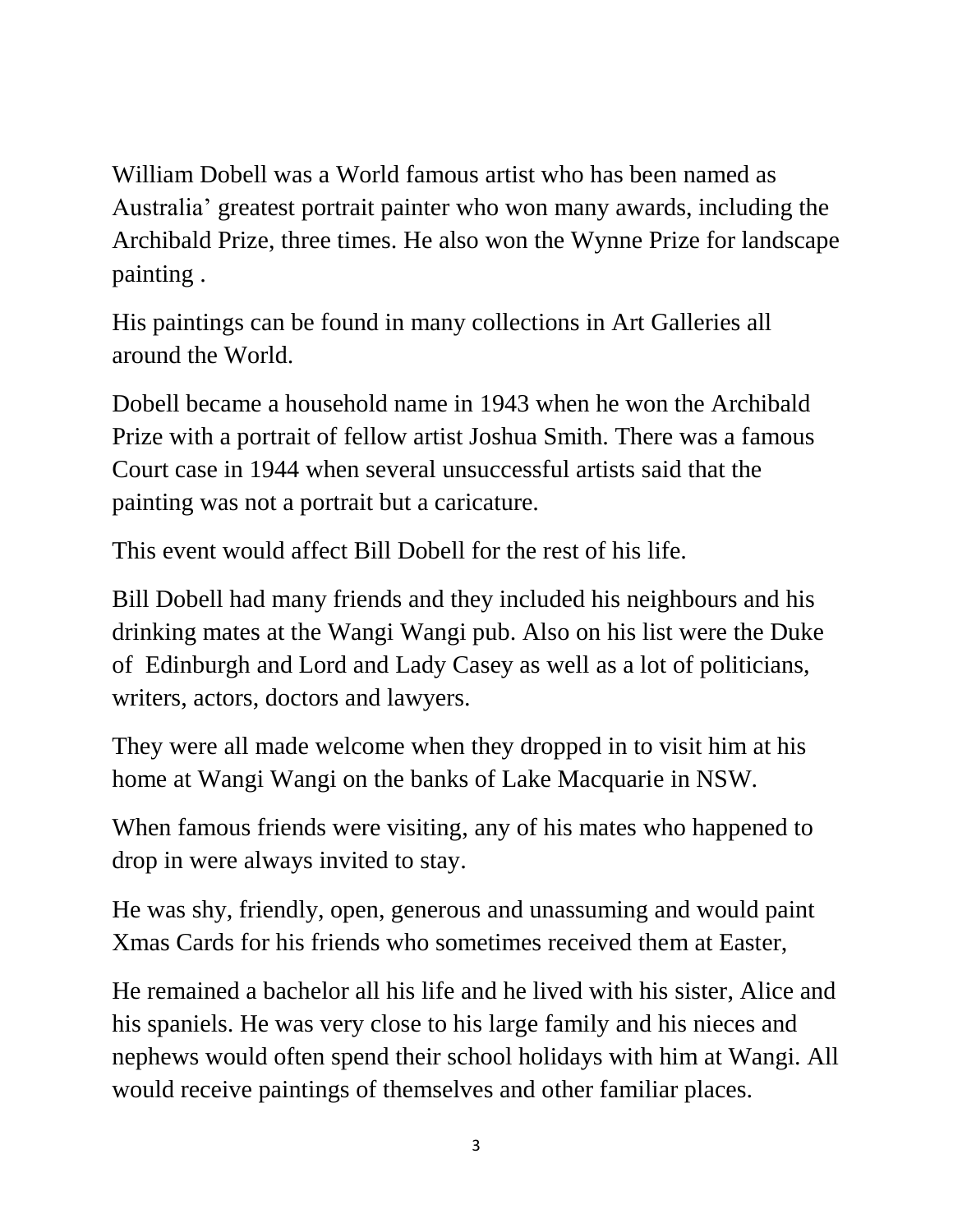He would leave his entire Estate to the *Sir William Dobell Art Foundation* to further Art and Artists in Australia.

His comfortable home, at Wangi Wangi, where some of the greatest works of art were created, is now a Museum and is a lasting memorial to a great and humble Australian.

William Dobell was born on the 24 September 1899 in a terrace house in Bull St. Cook's Hill in Newcastle NSW to parents Margaret and Robert Dobell. He was the youngest of six surviving children, three boys and three girls.

Robert was a hard working bricklayer and plasterer who would become a building contractor. Margaret was busy at home looking after the large family. There was always plenty of work as Newcastle was a fast growing city until the Depression years. Despite the ups and downs of Australia at this time, the family was always close and happy.

The Dobell family were members of the Presbyterian Church at Cook's Hill and all the children attended Sunday School there.

They all loved music and William was the Sunday School pianist when he was aged 12. His love of music would stay with him for all of his life and at Wangi he enjoyed playing the piano and reading when he was not painting. His Brinsmead Grand Piano is still in fine working condition in the Museum to this day.

Today, Cook's Hill is a popular, expensive, slightly upper-class suburb but in Bill Dobell's day it was a typical working-class area with terrace houses and tiny back yards where women gossiped over back fences as their children played in the back lanes. He loved to draw theses women as they gossiped.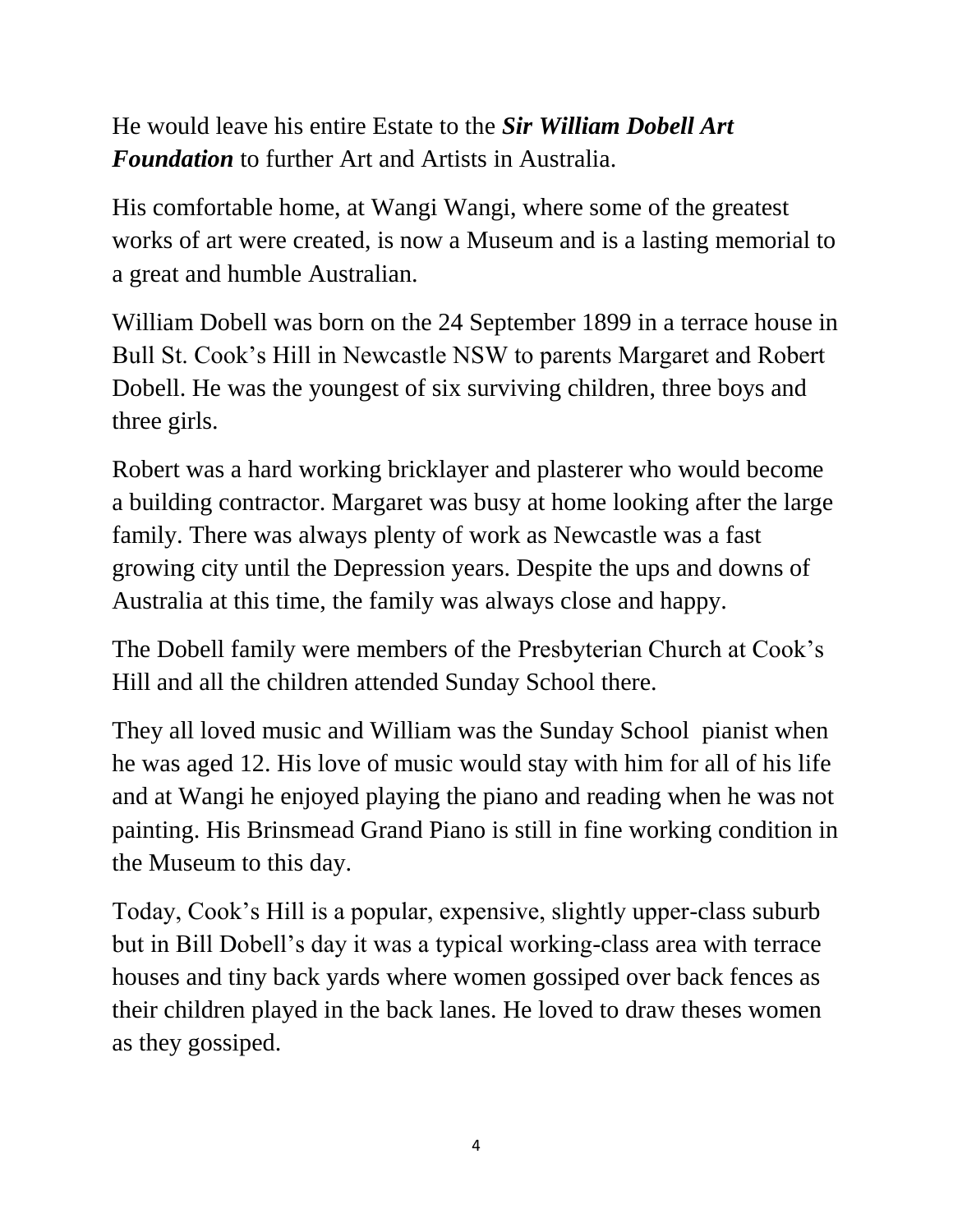Bill always loved to draw and was encouraged by his grandfather who was a train driver. Bill wrote:

*Grandfather kept a slate hanging on a hook on the back door. On one side he wrote his grocery order and on the other side he showed me how to draw a horse. He had a beautiful line. That pure line haunted me. I came across the works of Ingres, the French painter, who is my favourite draughtsman. I saw the similarity of what I memorized of my grandfather's drawing of a horse. Without any attempt at shade he could express the form.* 

Bill attended Cook's Hill Superior Public School and his artistic talent began to show as he was encouraged by a good Arts Teacher, John Walker.

In his later life he would say that children should never be taught to copy when being taught Art. They should be allowed to fully express themselves at all times. He always read the Sunday papers of his day where there were prizes for drawings by children. He wrote:

*I saw one entry last Sunday by a five year old called "bubble bath". It was just a head in a bath and a brush with bubbles all around. It was done with heavy brush strokes and no attempt at detail. Everything else on the page looked silly.*

Today, the *Sir William Dobell Art Foundation* sponsors an annual exhibition of *High School Certificate Artwork* that tours NSW. It is a fitting tribute to Bill's interest in young people and their Art.

Bill did as most boys did and left school at 14. He would then attend the local Technical College for three nights each week where he was taught freehand drawing.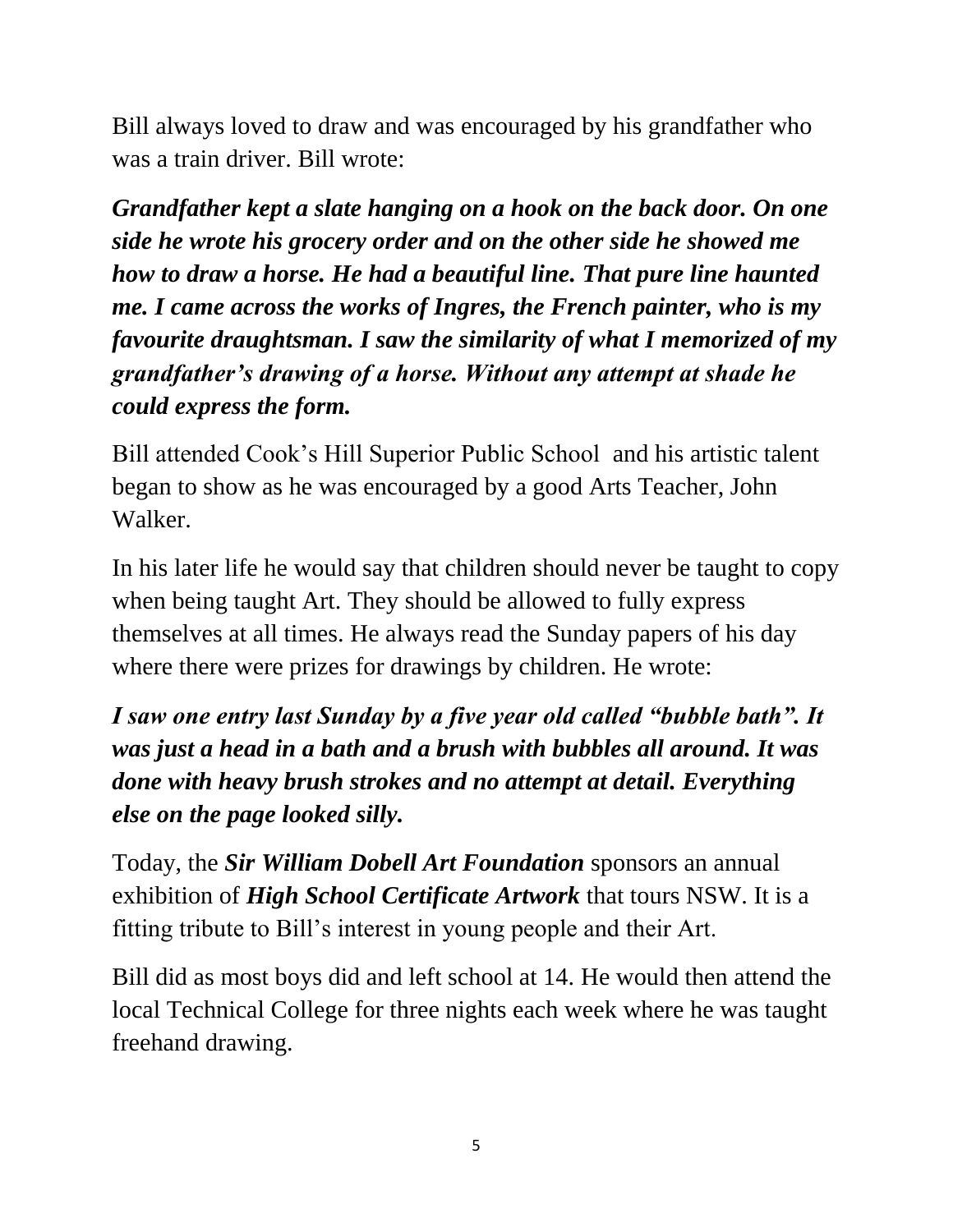He had several day jobs and one of these was as a *Dog Walloper* .This was a boy who kept dogs from fouling the displays by shops on the footpath. A job with a future, you may say.

In 1916 Bill was encouraged by his father to follow his brothers into the building trade and he gained an apprenticeship with Newcastle Architect Wallace Porter. He worked there for eight years and enjoyed the drawing aspect of the work but he was not good at maths.

He worked on the design of many buildings in Newcastle including several hotels and two WW1 Memorials.

In 1923, Bill's father purchased a block of land at Wangi Wangi and Bill designed a ;

## *Two-roomed concrete cottage as a holiday home. It was quite a charming place.*

They named the cottage *ALLAWAH* an Aboriginal name meaning, *To Camp.*

In 1924 Bill moved to Sydney and went to work at *Wunderlich Pty. Ltd*. Here, he designed the pressed metal ceilings and his talent was soon noticed and he was moved into the Advertising Department.

William now attended the *Julian Ashton Art School* and went to classes three nights each week where he was taught by Henry Gibbons.His work was noticed by Julian Ashton and he was encouraged to paint. He wrote;

# *Julian said to me; Mr. Dobell, do not hang onto your easel as though you were Jesus and it is your cross. Stand back from it , I have remembered this and have done it all my life.*

The year 1929 was a memorable year for William. He won third prize of 100 guineas in the Australian Art Quest. He also won first prize of £500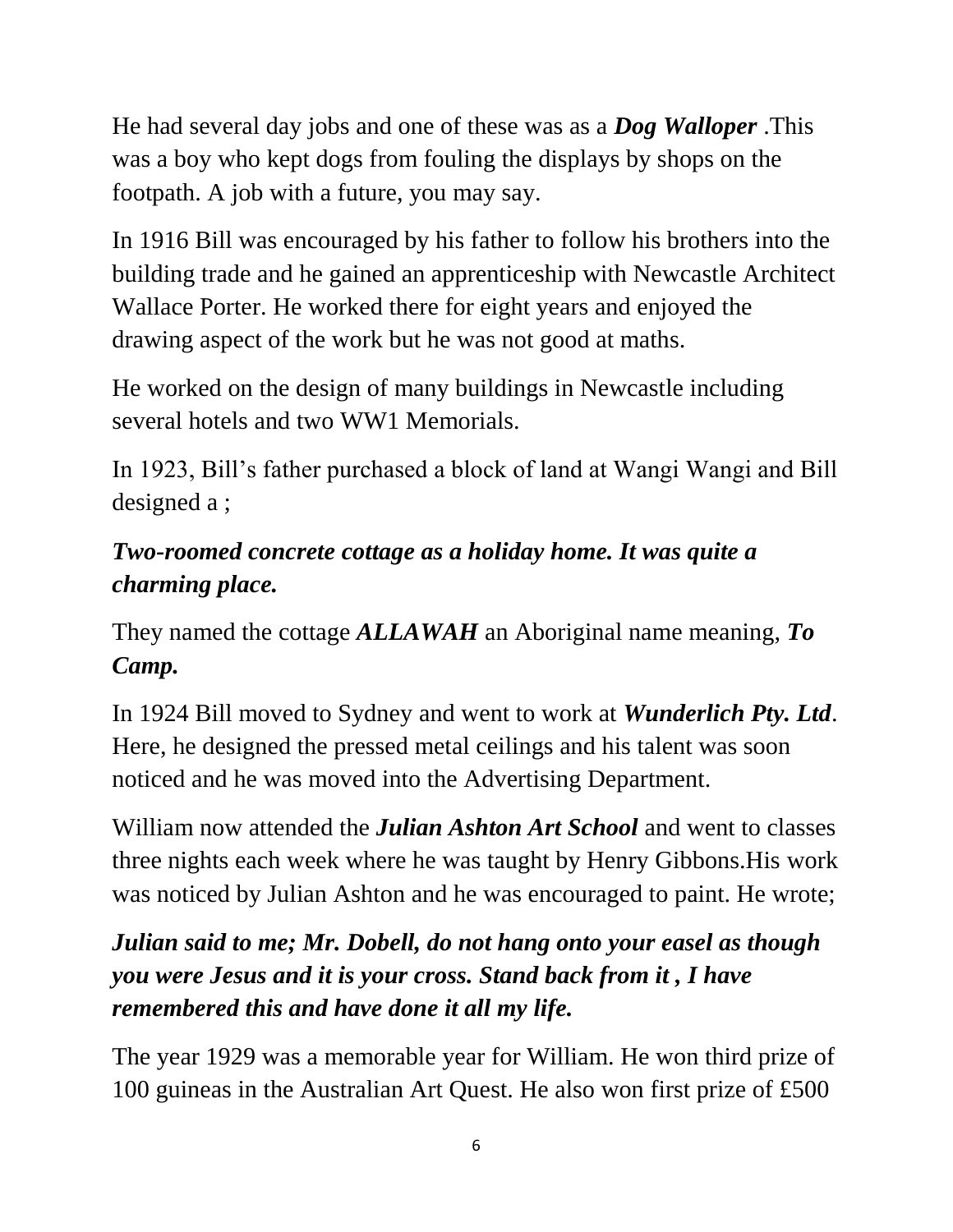in the *Society of Artists Travelling Scholarship*. This was to be paid for two years.

William would now have the opportunity to go overseas and study in Europe. He would have access to all the famous Art Galleries in England and in Europe. He would be able to study the works of great painters, modern and impressionists whose works had been kept out of Australia by traditionally thinking academics.

At the age of 29, William Dobell left Sydney and sailed for England aboard the *S.S Esperance Bay.* He had his savings, his prize-money and a cheque for £50 from Wunderlich P/l. This was a lot of money at this time.

He arrived in England in October 1929 and enrolled in *the Slade School* in London. He was taught drawing by Professor Tonks and was noticed by the painter Sir William Orpen who offered to teach him to paint and gave him the use of his studios.

William enjoyed a good social life with the other artists, musicians, singers and writers and he worked hard at his lessons. He was a regular visitor at the many Art Galleries in London and he studied the works of Rembrandt, Renoir, Goya, Turner and Corot.

In 1930, William won the Slade Schools first prize with a painting of a female nude entitled, *Slade Nude.* He also won second prize for draughtsmanship

The same year was also a sad on for William as his mother, Margaret, died in Newcastle. His father, Robert, moved into the house at Wangi Wangi where he was cared for by his daughter, Alice.

William finished his first year at the Slade School with honours and accepted the offer by a fellow student, Rient van Santen , to stay with his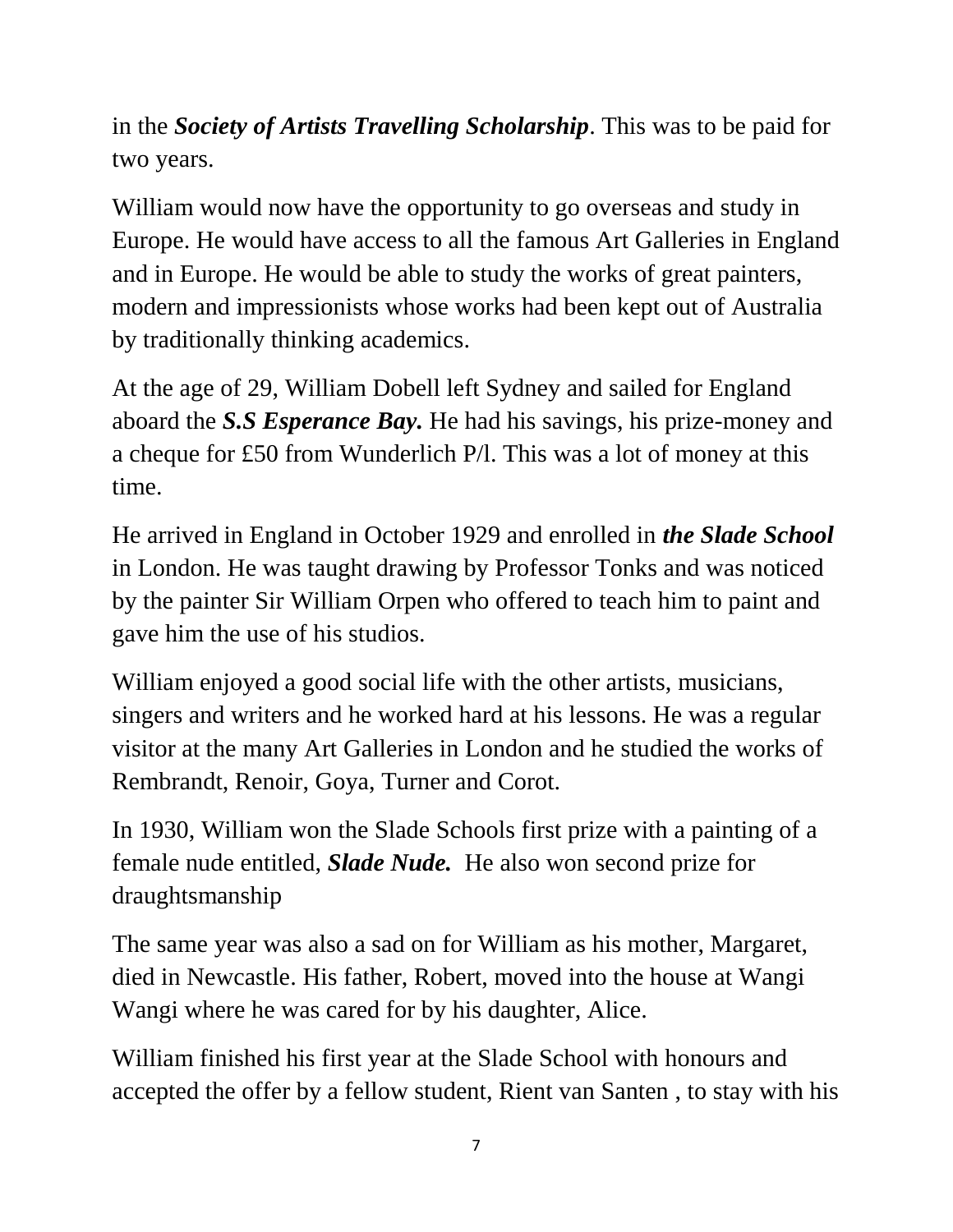family in Holland for the summer holidays. He was taken to see the Van Gogh exhibition and was overwhelmed by the brilliance and the simplicity of the Masters' works. He was to stand for over an hour in front of *Sunflowers* and would say that no other painting could ever capture the beauty and quality of this work.

After Holland he would spend a week in Paris where he saw works by Monet, Renoir and Soutine.

He then move on to Belgium and visited Museums with paintings by the Flemish Masters. He ate with artists at waterfront cafes and painted outdoors. He said that this was the happiest time of his life.

William took a passionate interest in people and loved to sketch them whenever possible. He filled notebooks with drawings and liked to paint them in his studio.

On a visit to the London Zoo he sketched a sickly child and would paint *The Sickly Twin* in his studio in London. He regarded this painting as one of his best and it was found in his Wangi Wangi home after his death.

He made many paintings of the River Thames and its many bridges. These paintings highlight the importance of the River as a major thoroughfare in a great Capital City.

At this time William earned money by doing illustrations for several London magazines and he also designed posters for the P and O Shipping Line.

One morning in 1934 William was boarding in Bayswater and was woken by his landlady who said that her husband had died and would William help to lift his body into his bed. When this was done William